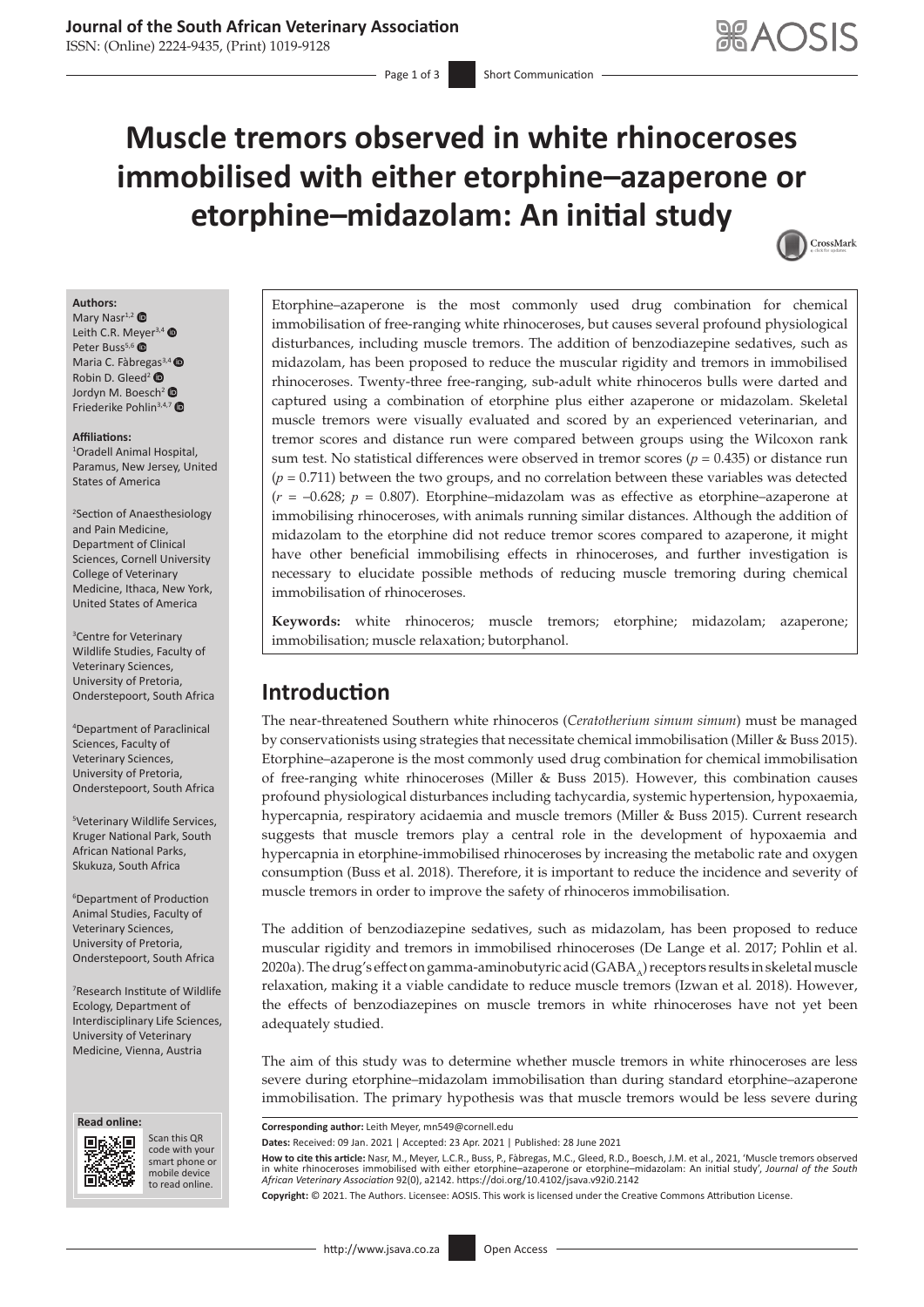etorphine–midazolam compared to etorphine–azaperone immobilisation.

# **Materials and methods**

Data for this initial study were opportunistically collected from 23 free-ranging, sub-adult white rhinoceros bulls captured within the Kruger National Park (S24°59.696ʹE031°35.217), South Africa, for management purposes. Details concerning the immobilisation and data collected from these rhinoceroses are reported in Pohlin et al. (2020a). Briefly, rhinoceroses were darted from a helicopter with a combination of etorphine  $(3 \text{ mg} - 4 \text{ mg})$ , intramuscular [IM]; 9.8 mg/mL; Captivon®, Wildlife Pharmaceuticals) plus either azaperone (*n* = 11, IM; azaperone tartrate 50 mg/mL; Wildlife Pharmaceuticals) or midazolam (*n* = 12, IM; Dazonil®, 50 mg/mL; Wildlife Pharmaceuticals), both at five times the etorphine dose in milligram. Four rhinoceroses (three on one occasion) were captured per day, in the early morning from different areas, alternating between the two drug combinations.

Distance run from darting to immobilisation was measured by the helicopter's global positioning system. Once rhinoceroses could be safely handled, they were blindfolded and placed into lateral recumbency. Skeletal muscle tremors were visually evaluated by an experienced veterinarian within 10 min of recumbency, and before the administration of butorphanol (5 mg per mg etorphine; butorphanol tartrate 50 mg/mL; Wildlife Pharmaceuticals) and oxygen (10 L/min by nasal insufflation), which is the time at which previous studies have reported maximum muscle tremor intensity (Buss et al. 2018). The following criteria were used to score the muscle tremors: (1) no visible tremor; (2) slight tremor: fine trembling of legs and feet; (3) mild tremor: fine trembling of legs, feet, shoulder and chest; (4) moderate tremor: marked trembling of legs, feet, shoulder and chest and (5) severe tremor: marked trembling of the whole body and head (Buss et al. 2018; De Lange et al. 2017).

Statistical tests were performed using GraphPad Prism (GraphPad Software, 2365 Northside Dr., Suite 560, San Diego, CA, United States). Tremor scores and distance run were compared between groups using the Wilcoxon rank sum test. A Spearman's correlation coefficient was used to correlate tremor scores with distance run. Statistical significance was set at 0.05.

### **Ethical considerations**

The study was approved by the University of Pretoria Animal Ethics and Research Committee (V067-17) and South African National Parks (SANParks) AUCC (009/17).

### **Results**

Median (minimum, maximum) tremor score in both treatment groups was 4 (2, 5); mean  $\pm$  standard deviation (s.d.) was  $3.91 \pm 0.94$  and  $3.58 \pm 1.00$  in the etorphine– azaperone and etorphine–midazolam groups, respectively. Distance run in the etorphine–azaperone group was 800 (500–2000) m (900 m ± 460.43 m), whereas distance run in the etorphine–midazolam group was 800 (100–2000) m (941.67 m  $\pm$  553.43 m). No differences were observed in tremor scores ( $p = 0.435$ ) or distance run ( $p = 0.711$ ) between the two groups, and no correlation between these variables was detected (*r* = –0.628; *p* = 0.807).

# **Discussion**

Sympathetic upregulation associated with the administration of etorphine and, or, the stress response to capture are thought to be involved in causing tremors (Buss et al. 2018; De Lange et al. 2017). Plasma catecholamine concentrations significantly correlate with tremor scores in immobilised rhinoceroses (De Lange et al. 2017). In humans, benzodiazepines have been shown to reduce circulating plasma catecholamine concentrations and induce muscle relaxation (Stratton & Halter 1985). Midazolam, at the doses administered in this study, did not reduce muscle tremor scores in etorphine-immobilised rhinoceroses. Accordingly, midazolam failed to demonstrate a difference in circulating plasma epinephrine concentrations in the same rhinoceroses (Pohlin et al. 2020b). The benzodiazepine acts on different receptors compared to etorphine and was, therefore, unable to directly mitigate any etorphine-induced tremors. However, this effect remains to be investigated at different time points and midazolam doses used.

Etorphine and midazolam, at the doses used in this study, were as effective as etorphine and azaperone at immobilising rhinoceroses, with animals running similar distances. Although the addition of midazolam to the etorphine did not reduce tremor scores compared to azaperone, it might have other beneficial immobilising effects in rhinoceroses, such as better maintenance of anaesthetic depth, cardiovascular stability, relaxation of thoracic muscles, anxiolysis and anterograde amnesia (Izwan et al. 2018). Further studies are required to confirm these hypotheses and elucidate the causes and consequences of tremors in immobilised white rhinoceroses. Such studies should involve multiple repetitive measures and observations over time and include vital signs, blood gases and other critical cardiopulmonary variables, in order to adequately assess efforts to mitigate tremors in etorphine-immobilised white rhinoceroses. So far, butorphanol, which partially antagonises the etorphine's effects, remains the drug of choice in mitigating tremor-induced hypoxaemia in etorphine-immobilised rhinoceroses (Buss et al. 2018; De Lange et al. 2017).

# **Acknowledgements**

We would like to thank the staff of the SANParks Veterinary Wildlife Services for their exceptional care and handling of the animals and assisting with data collection.